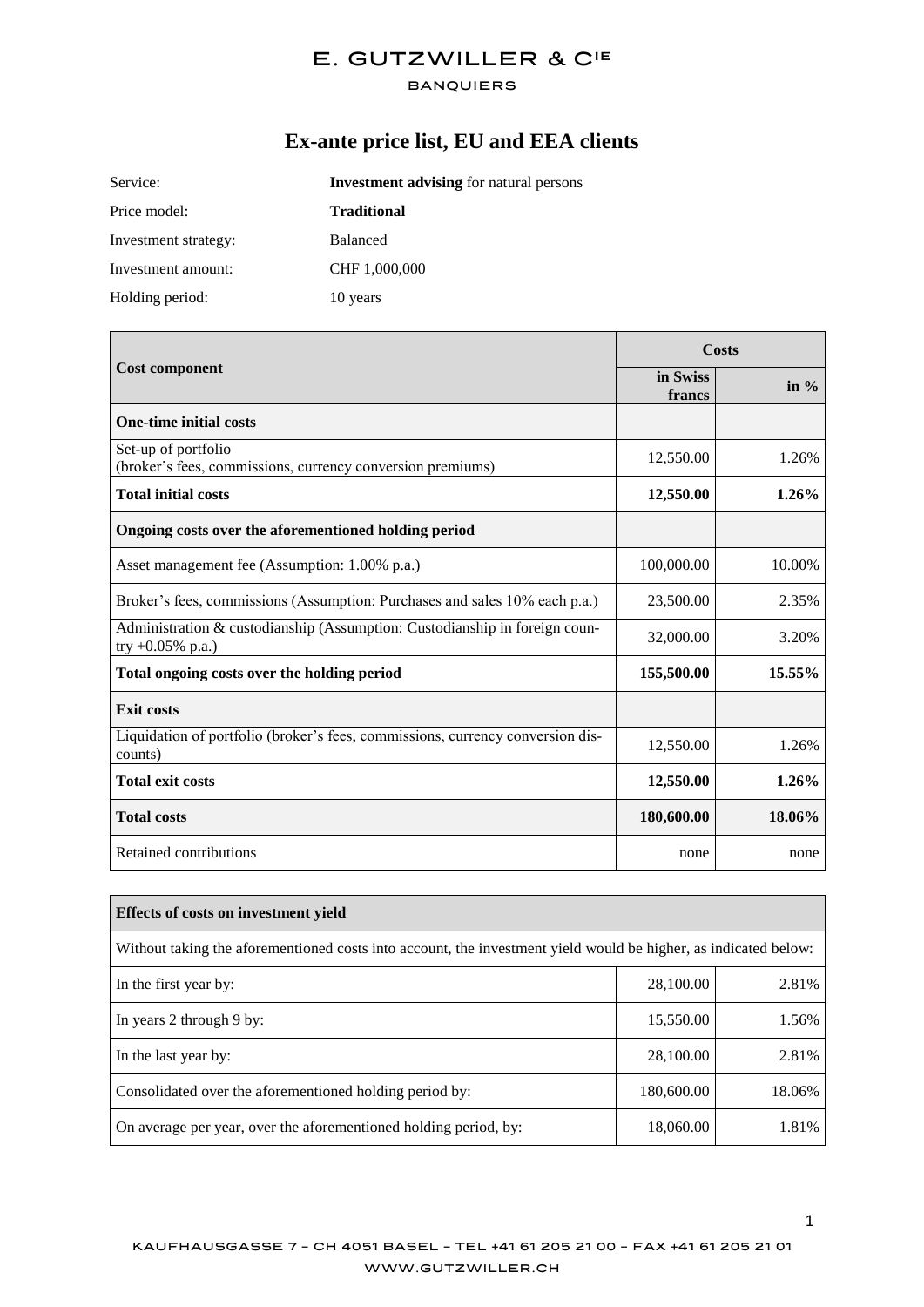| <b>Investment advising for natural persons</b>       |  |
|------------------------------------------------------|--|
| Stocks in Switzerland, collective custody            |  |
| Large enterprise/SIX Swiss Exchange                  |  |
| Purchase/sale by phone, email, letter via management |  |
| <b>CHF 20,000</b>                                    |  |
| 5 years                                              |  |
|                                                      |  |

| <b>Cost component</b>                                          | Costs           |          |
|----------------------------------------------------------------|-----------------|----------|
|                                                                | in Swiss francs | in $%$   |
| <b>One-time initial costs</b>                                  |                 |          |
| Purchase of the position (broker's fee)                        | 220.00          | 1.10%    |
| <b>Total initial costs</b>                                     | 220.00          | 1.10%    |
| Ongoing costs over the aforementioned holding period           |                 |          |
| Administration & custodianship (included in table of services) |                 | 0.00%    |
| Total ongoing costs over the holding period                    |                 | $0.00\%$ |
| <b>Exit costs</b>                                              |                 |          |
| Sale of the position (broker's fee)                            | 220.00          | 1.10%    |
| <b>Total exit costs</b>                                        | 220.00          | 1.10%    |
| <b>Total costs</b>                                             | 440.00          | 2.20%    |
| Retained contributions                                         | none            | none     |

| Effects of costs on investment yield                                                                            |        |          |  |
|-----------------------------------------------------------------------------------------------------------------|--------|----------|--|
| Without taking the aforementioned costs into account, the investment yield would be higher, as indicated below: |        |          |  |
| In the first year by:                                                                                           | 220.00 | 1.10%    |  |
| In years 2 through 4 by:                                                                                        | -      | $0.00\%$ |  |
| In the last year by:                                                                                            | 220.00 | 1.10%    |  |
| Consolidated over the aforementioned holding period by:                                                         | 440.00 | 2.20%    |  |
| On average per year, over the aforementioned holding period, by:                                                | 88.00  | 0.44%    |  |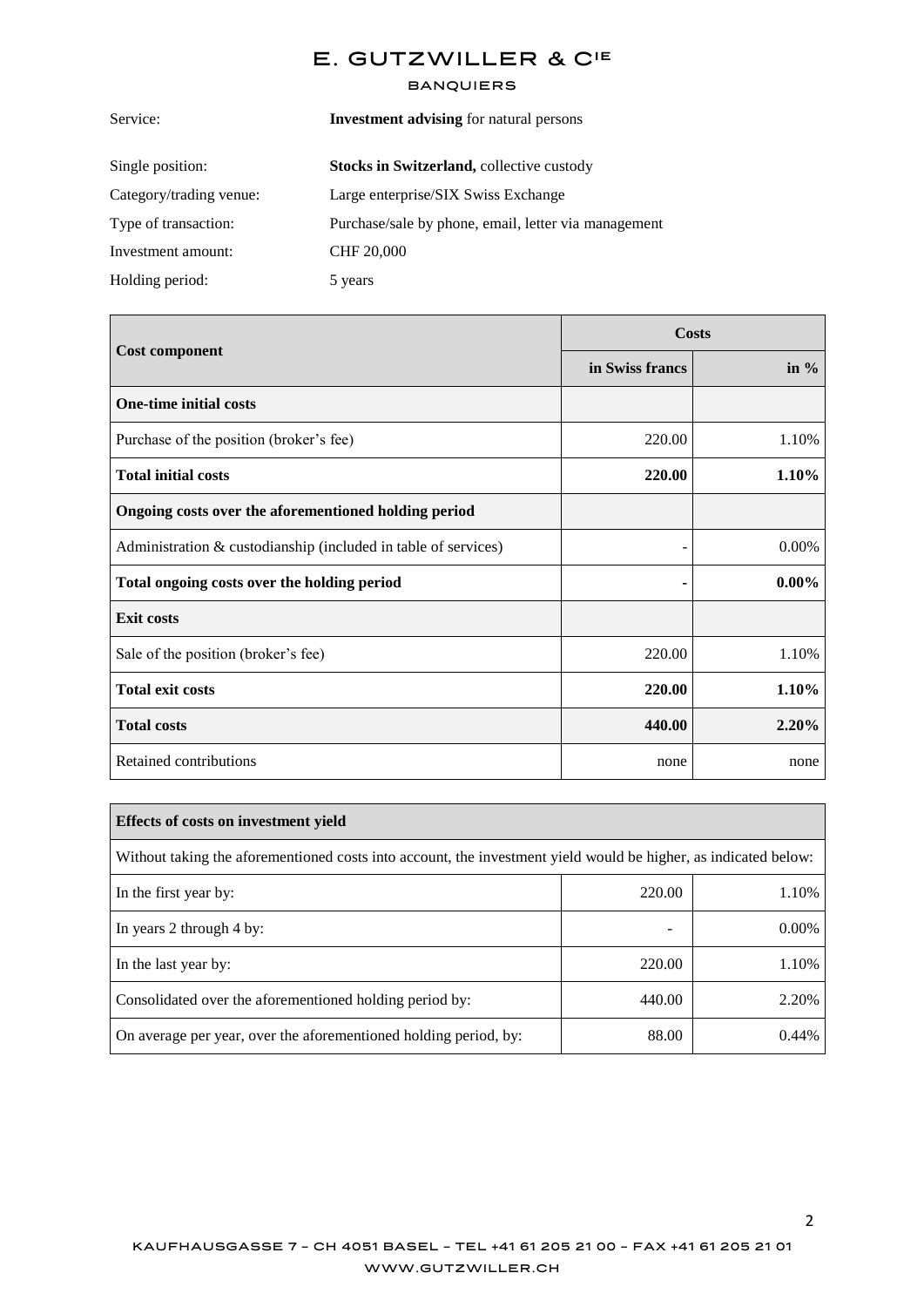| <b>Investment advising for natural persons</b>         |  |
|--------------------------------------------------------|--|
| <b>Stocks in foreign countries, collective custody</b> |  |
| Large enterprise/Frankfurt Stock Exchange              |  |
| Purchase/sale by phone, email, letter via management   |  |
| CHF 20,000                                             |  |
| 5 years                                                |  |
|                                                        |  |

|                                                                | <b>Costs</b>    |          |
|----------------------------------------------------------------|-----------------|----------|
| <b>Cost component</b>                                          | in Swiss francs | in $%$   |
| <b>One-time initial costs</b>                                  |                 |          |
| Purchase of the position (broker's fee)                        | 280.00          | 1.40%    |
| <b>Total initial costs</b>                                     | 280.00          | 1.40%    |
| Ongoing costs over the aforementioned holding period           |                 |          |
| Administration & custodianship (included in table of services) |                 | 0.00%    |
| Total ongoing costs over the holding period                    |                 | $0.00\%$ |
| <b>Exit costs</b>                                              |                 |          |
| Sale of the position (broker's fee)                            | 280.00          | 1.40%    |
| <b>Total exit costs</b>                                        | 280.00          | 1.40%    |
| <b>Total costs</b>                                             | 560.00          | 2.80%    |
| Retained contributions                                         | none            | none     |

| Effects of costs on investment yield                                                                            |        |       |  |
|-----------------------------------------------------------------------------------------------------------------|--------|-------|--|
| Without taking the aforementioned costs into account, the investment yield would be higher, as indicated below: |        |       |  |
| In the first year by:                                                                                           | 280.00 | 1.40% |  |
| In years 2 through 4 by:                                                                                        | -      | 0.00% |  |
| In the last year by:                                                                                            | 280.00 | 1.40% |  |
| Consolidated over the aforementioned holding period by:                                                         | 560.00 | 2.80% |  |
| On average per year, over the aforementioned holding period, by:                                                | 112.00 | 0.56% |  |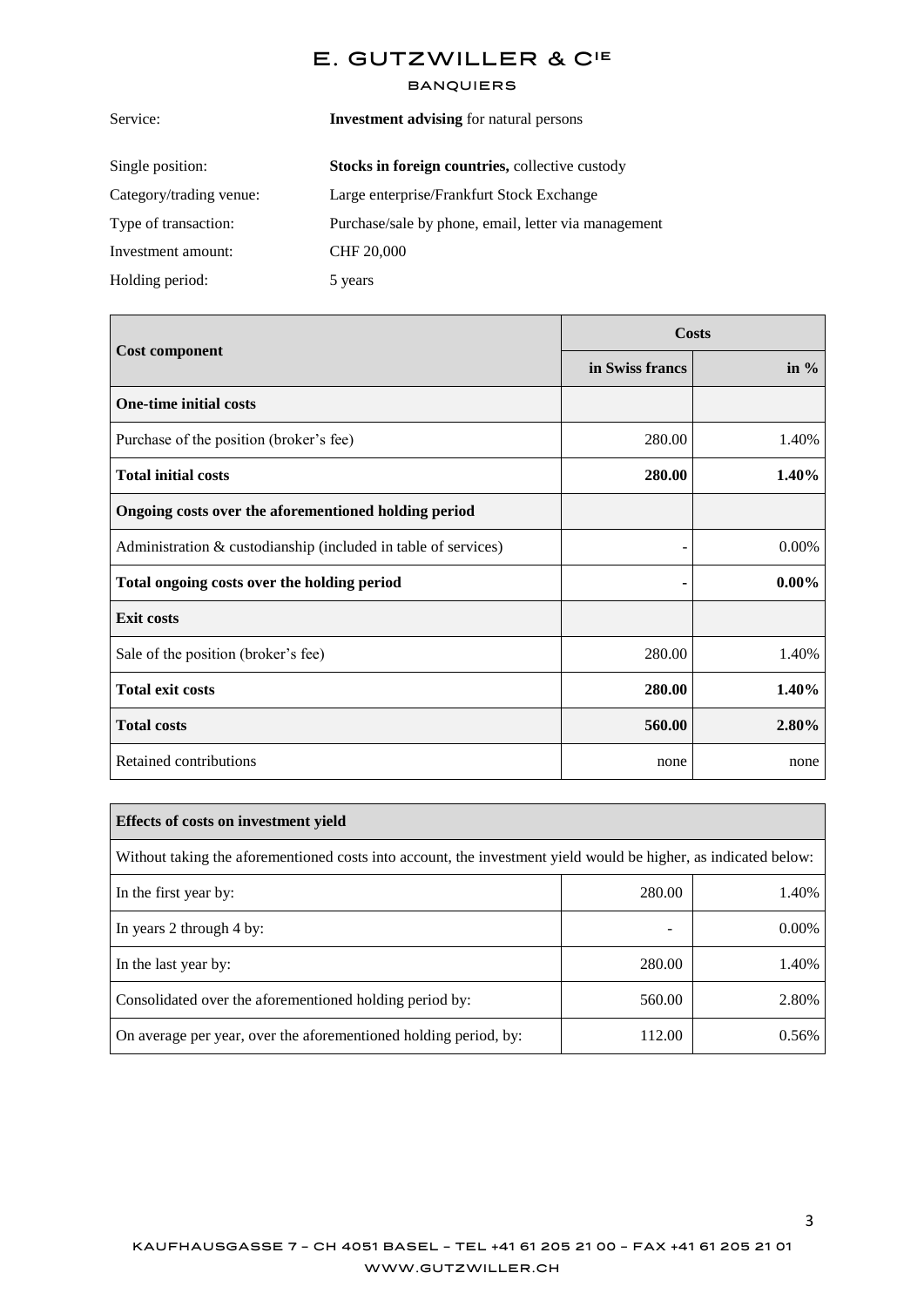| <b>Investment advising for natural persons</b>       |  |
|------------------------------------------------------|--|
| <b>Bonds in Swiss francs, collective custody</b>     |  |
| Large enterprise/SIX Swiss Exchange                  |  |
| Purchase/sale by phone, email, letter via management |  |
| CHF 20,000                                           |  |
| 5 years                                              |  |
|                                                      |  |

| <b>Cost component</b>                                          | Costs           |          |
|----------------------------------------------------------------|-----------------|----------|
|                                                                | in Swiss francs | in $%$   |
| <b>One-time initial costs</b>                                  |                 |          |
| Purchase of the position (broker's fee)                        | 190.00          | 0.95%    |
| <b>Total initial costs</b>                                     | 190.00          | 0.95%    |
| Ongoing costs over the aforementioned holding period           |                 |          |
| Administration & custodianship (included in table of services) |                 | 0.00%    |
| Total ongoing costs over the holding period                    |                 | $0.00\%$ |
| <b>Exit costs</b>                                              |                 |          |
| Reimbursement (commission)                                     | 50.00           | 0.25%    |
| <b>Total exit costs</b>                                        | 50.00           | 0.25%    |
| <b>Total costs</b>                                             | 240.00          | 1.20%    |
| Retained contributions                                         | none            | none     |

| Effects of costs on investment yield                                                                            |        |       |  |
|-----------------------------------------------------------------------------------------------------------------|--------|-------|--|
| Without taking the aforementioned costs into account, the investment yield would be higher, as indicated below: |        |       |  |
| In the first year by:                                                                                           | 190.00 | 0.95% |  |
| In years 2 through 4 by:                                                                                        |        | 0.00% |  |
| In the last year by:                                                                                            | 50.00  | 0.25% |  |
| Consolidated over the aforementioned holding period by:                                                         | 240.00 | 1.20% |  |
| On average per year, over the aforementioned holding period, by:                                                | 48.00  | 0.24% |  |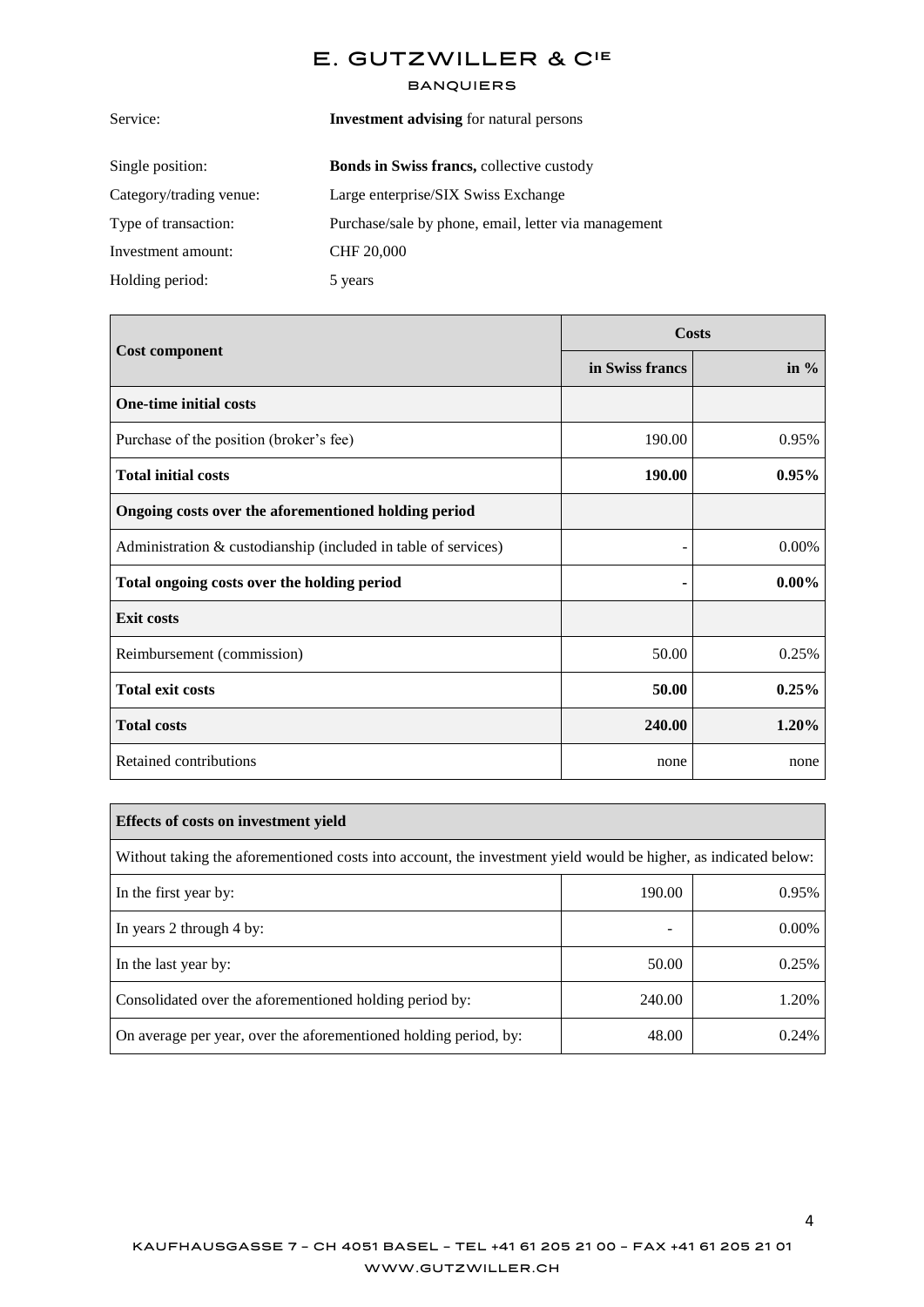| <b>Investment advising for natural persons</b>       |  |
|------------------------------------------------------|--|
| <b>Bonds in euros, collective custody</b>            |  |
| Large enterprise/Frankfurt Stock Exchange            |  |
| Purchase/sale by phone, email, letter via management |  |
| CHF 20,000                                           |  |
| 5 years                                              |  |
|                                                      |  |

| <b>Cost component</b>                                          | Costs           |          |
|----------------------------------------------------------------|-----------------|----------|
|                                                                | in Swiss francs | in $%$   |
| <b>One-time initial costs</b>                                  |                 |          |
| Purchase of the position (broker's fee)                        | 250.00          | 1.25%    |
| <b>Total initial costs</b>                                     | 250.00          | 1.25%    |
| Ongoing costs over the aforementioned holding period           |                 |          |
| Administration & custodianship (included in table of services) |                 | 0.00%    |
| Total ongoing costs over the holding period                    |                 | $0.00\%$ |
| <b>Exit costs</b>                                              |                 |          |
| Reimbursement (commission)                                     | 50.00           | 0.25%    |
| <b>Total exit costs</b>                                        | 50.00           | 0.25%    |
| <b>Total costs</b>                                             | 300.00          | 1.50%    |
| Retained contributions                                         | none            | none     |

| Effects of costs on investment yield                                                                            |        |          |  |  |
|-----------------------------------------------------------------------------------------------------------------|--------|----------|--|--|
| Without taking the aforementioned costs into account, the investment yield would be higher, as indicated below: |        |          |  |  |
| In the first year by:                                                                                           | 250.00 | 1.25%    |  |  |
| In years 2 through 4 by:                                                                                        | -      | $0.00\%$ |  |  |
| In the last year by:                                                                                            | 50.00  | 0.25%    |  |  |
| Consolidated over the aforementioned holding period by:                                                         | 300.00 | 1.50%    |  |  |
| On average per year, over the aforementioned holding period, by:                                                | 60.00  | 0.30%    |  |  |